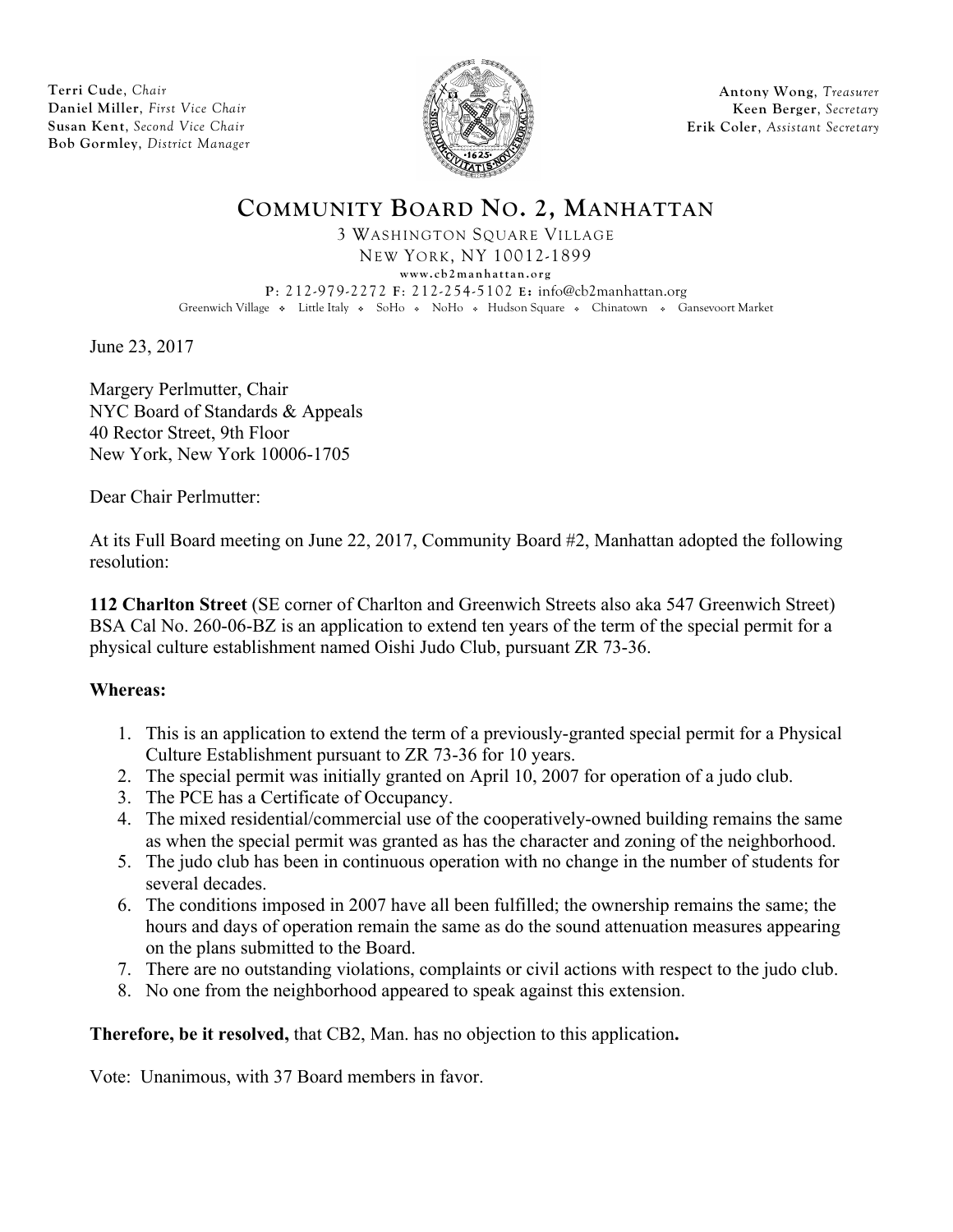Please advise us of any decision or action taken in response to this resolution.

Sincerely,

Teni Cur

Terri Cude, Chair<br>
Community Board #2, Manhattan<br>
Land Use & Business D

Land Use & Business Development Committee Community Board #2, Manhattan

Frederice Sigel

Frederica Sigel, Co-Chair Land Use & Business Development Committee Community Board #2, Manhattan

TC/fa

c: Hon. Jerrold L. Nadler, Congressman Hon. Deborah Glick, Assembly Member Hon. Brad Hoylman, NY State Senator Hon. Gale A. Brewer, Manhattan Borough President Hon. Corey Johnson, Council Member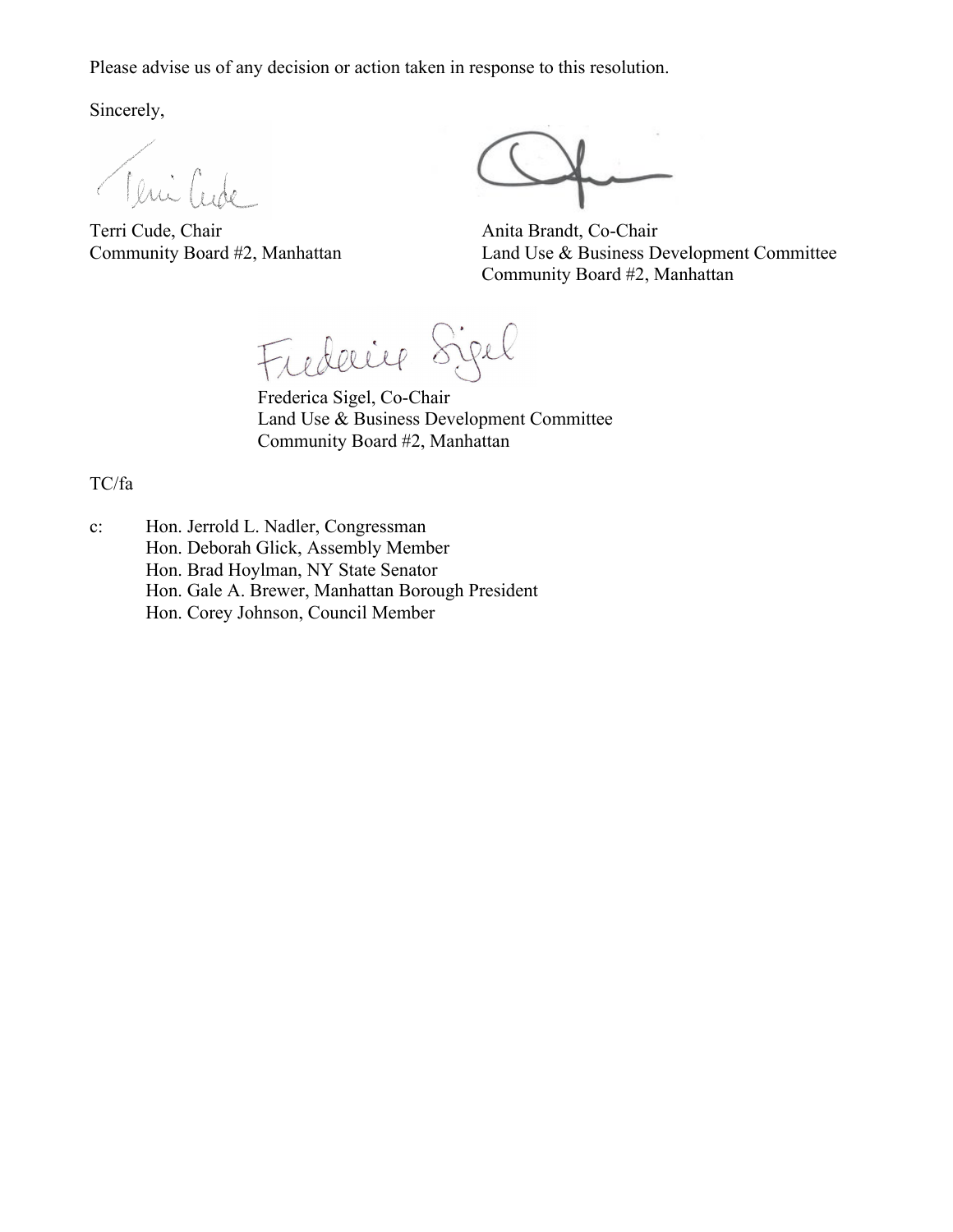**Terri Cude**, *Chair* **Daniel Miller**, *First Vice Chair* **Susan Kent**, *Second Vice Chair* **Bob Gormley**, *District Manager*



**Antony Wong**, *Treasurer* **Keen Berger**, *Secretary* **Erik Coler**, *Assistant Secretary*

# **COMMUNITY BOARD NO. 2, MANHATTAN** 3 WASHINGTON SQUARE VILLAGE

NEW YORK, NY 10012-1899 **www.cb2manhattan.org P**: 212-979-2272 **F**: 212-254-5102 **E:** info@cb2manhattan.org Greenwich Village • Little Italy • SoHo • NoHo • Hudson Square • Chinatown • Gansevoort Market

June 23, 2017

Margery Perlmutter, Chair NYC Board of Standards & Appeals 40 Rector Street, 9th Floor New York, New York 10006-1705

Dear Chair Perlmutter:

At its Full Board meeting on June 22, 2017, Community Board #2, Manhattan adopted the following resolution:

**568 Broadway** (NE corner of Broadway and Prince, also aka 69-79 Prince Street and 108-112 Crosby Street) BSA Cal No 55-01-BZ is an application to extend ten years of the term of the special permit for a physical culture establishment named Bliss World, pursuant ZR 73-36.

## **Whereas:**

- 1. This is an application to extend the term of a previously-granted special permit for a Physical Culture Establishment pursuant to ZR 73-36 for 10 years.
- 2. The special permit, initially granted on August 7, 2001, was extended on July 14, 2009 and expired on April 1, 2017.
- 3. The PCE has a Certificate of Occupancy.
- 4. There has been no change of ownership or operating control of the spa since the special permit was granted.
- 5. In response to increased demand, management extended the hours of operation—by 30 minutes Monday to Friday, by 2.5 hours on Saturdays, and is now open from 9am to 9pm on Sunday without knowing that the special permit controlled the hours. However, all other conditions from prior resolutions not specifically waived by the Board remain in effect.
- 6. No changes are proposed to the plans.
- 7. All outstanding violations will be cured prior to the BSA hearing.
- 8. No one from the neighborhood appeared to speak against this extension.

**Therefore, be it resolved** that CB2, Man. has no objection to this application.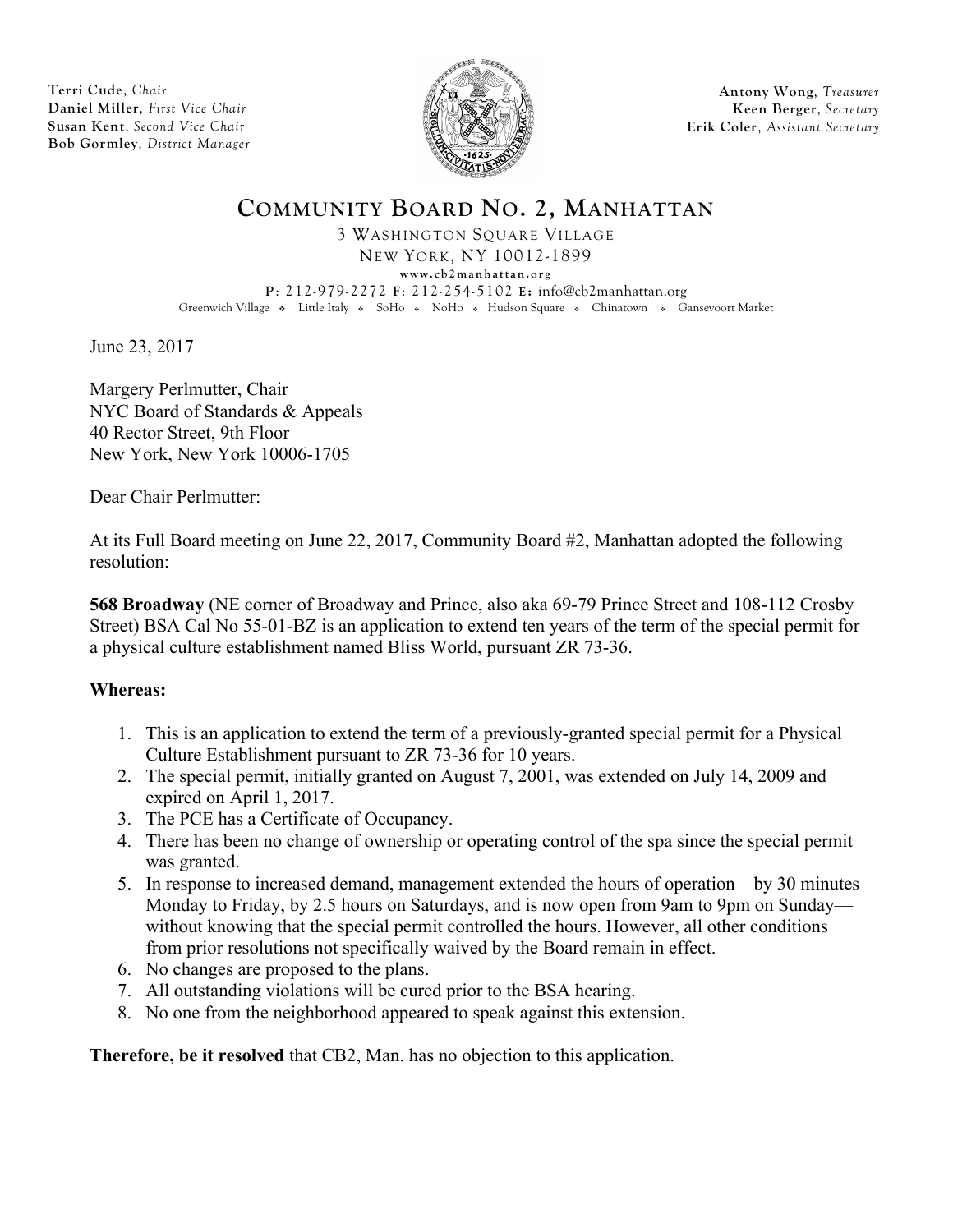Please advise us of any decision or action taken in response to this resolution.

Sincerely,

Teni Cude

Terri Cude, Chair Anita Brandt, Co-Chair

Community Board #2, Manhattan Land Use & Business Development Committee Community Board #2, Manhattan

Frederice Sigel

Frederica Sigel, Co-Chair Land Use & Business Development Committee Community Board #2, Manhattan

TC/fa

c: Hon. Jerrold L. Nadler, Congressman Hon. Deborah Glick, Assembly Member Hon. Daniel Squadron, NY State Senator Hon. Gale A. Brewer, Manhattan Borough President Hon. Margaret Chin, Council Member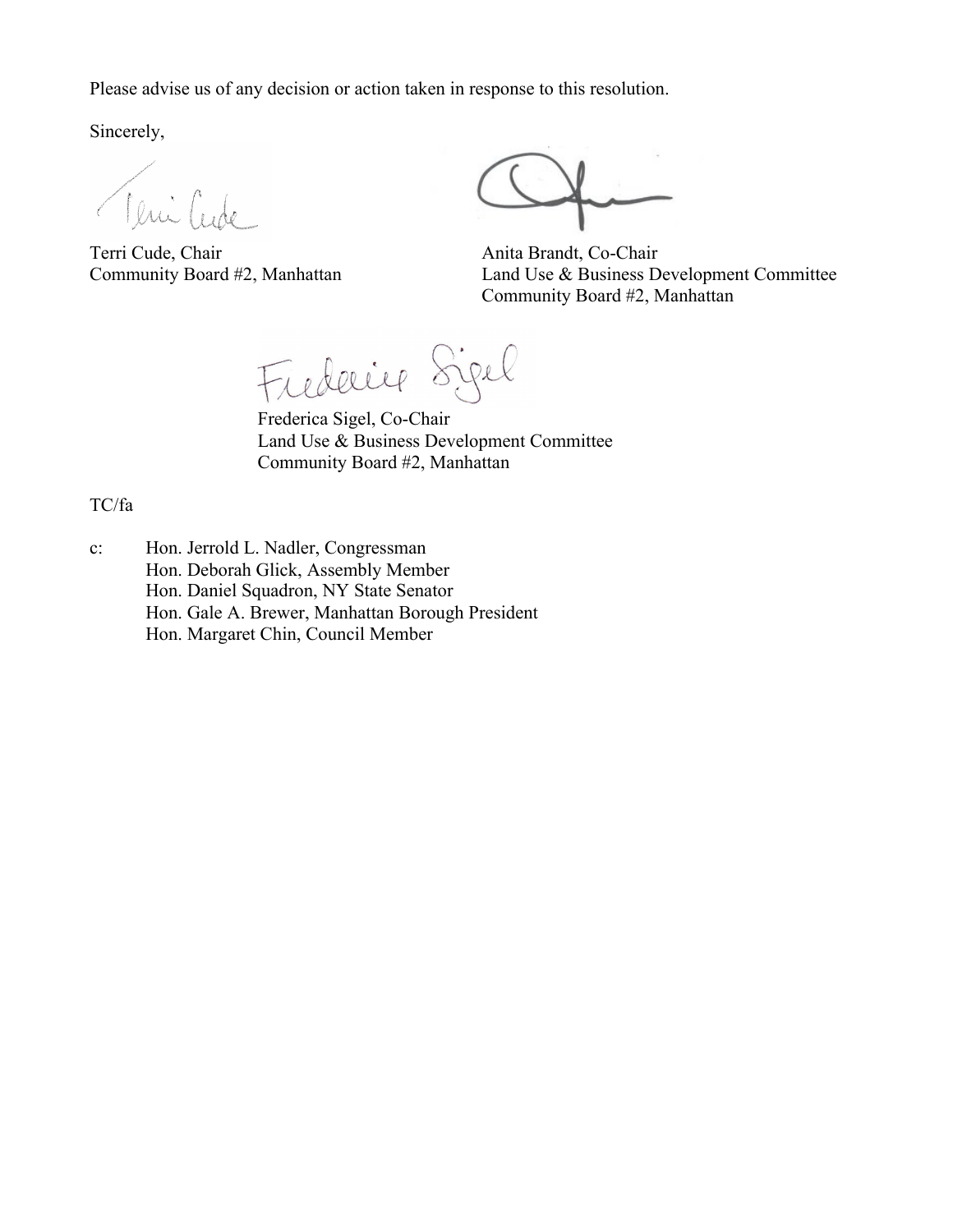Terri Cude, *Chair* Dan Miller, *First Vice Chair* Susan Kent, *Second Vice Chair* Bob Gormley, *District Manager*



Antony Wong, *Treasurer* Keen Berger, *Secretary* Erik Coler, *Assistant Secretary*

### **COMMUNITY BOARD NO. 2, MANHATTAN** 3 WASHINGTON SQUARE VILLAGE NEW YORK, NY 10012-1899 **www.cb2manhattan.org P**: 212-979-2272 **F**: 212-254-5102 **E:** info@cb2manhattan.org Greenwich Village • Little Italy • SoHo • NoHo • Hudson Square • Chinatown • Gansevoort Market

June 23, 2017

Marisa Lago, Chair City Planning Commission 22 Reade Street New York, NY 10007

Dear Ms. Lago:

At its Full Board meeting on June 22, 2017, CB#2, Manhattan (CB2, Man.), adopted the following resolution:

**100 Varick Street** (between Sixth Avenue, Broome and Watts Streets) **CPC #C170382ZSM and CEQR #17DCP168M**. Applicant is requesting a special permit from the City Planning Commission pursuant to Sections 13-45 and 13-451 of the Zoning Resolution to (i) increase permitted capacity of an automated parking facility from a total of 29 permitted spaces to a total of 42 residential accessory off-street parking spaces and (ii) certification that floor space used for such off-street parking in the accessory automated parking facility above a height of 23' above curb level and below the height of 40'-0" above curb level is exempt from the definition of floor area.

## **Whereas:**

- 1. The parking facility will be located in a new, 25-story predominantly mixed use building within the Special Hudson Square District. Hudson Square is zoned M1-6.
- 2. On June 6, 2016, an application was approved by the CPC Chairperson pursuant to ZR13-432, certifying that floor space located below a height of 40' above curb level within the proposed automated facility with a capacity of 29 as-of-right spaces is exempt from floor area.
- 3. The City established the Special Hudson Square District to encourage the targeted introduction of residential uses on underutilized sites in a neighborhood with unique built character.
- 4. The applicant meets the findings for a special permit for additional parking spaces.
- 5. The applicant stated all of the 42 spaces are reserved specifically for residential occupants of this building.

**Therefore, be it resolved** that CB2, Man. recommends approval of this application.

Vote: Unanimous, with 37 Board members in favor.